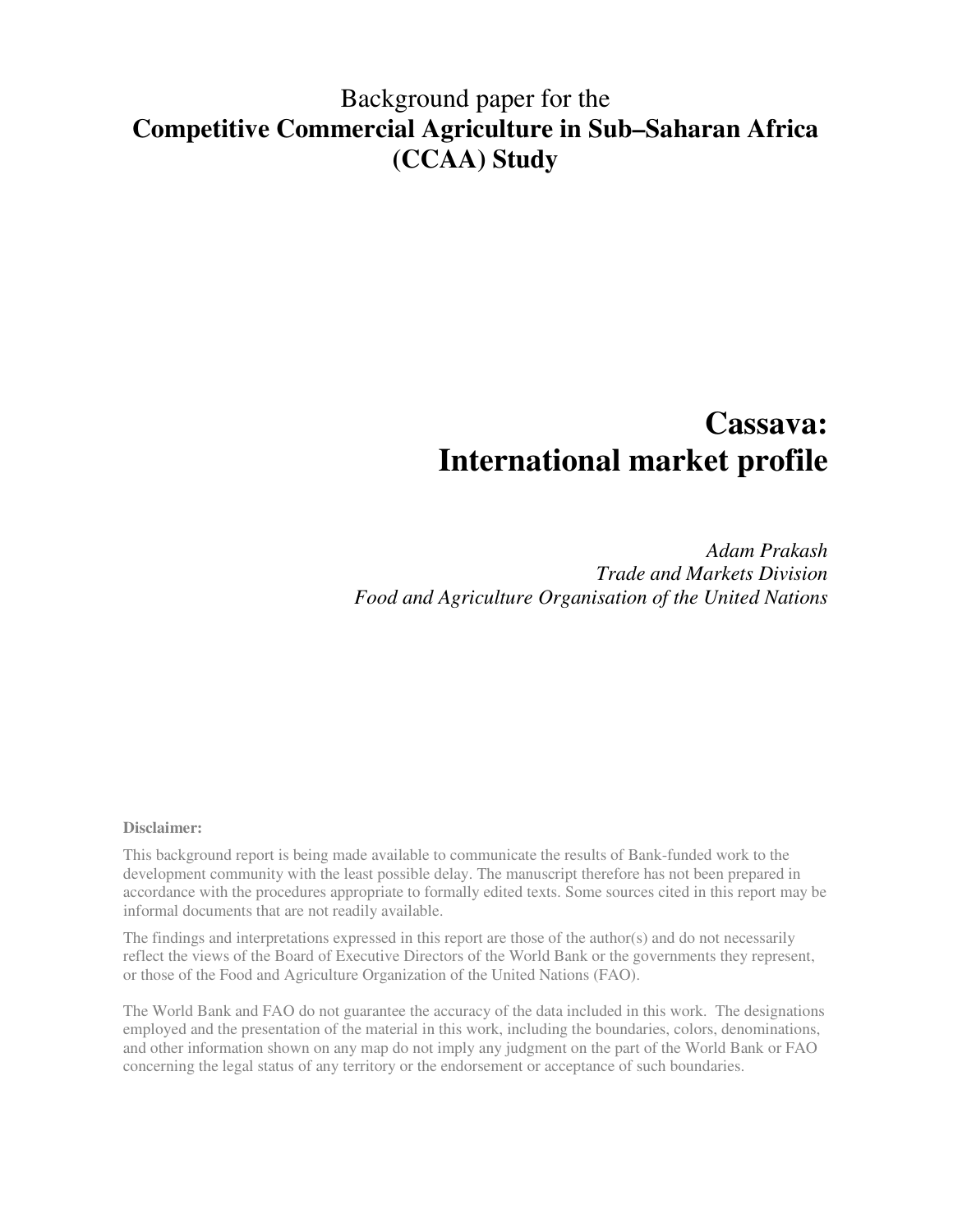## **Cassava: International market profile**

## **1 Introduction**

Cassava is the third most important source of calories in the tropics, after rice and maize. Millions of people depend on cassava in Africa, Asia and Latin America. The broad agro-ecological adaptability of cassava and its ability to produce reasonable yields where most crops cannot makes it the basis for food security at the household level and an important source of dietary energy. The crop is an essential part of the diet of more than half a billion people and provides a livelihood for millions of farmers, and many processors and traders worldwide. Almost 60 percent of world production is concentrated in five countries Nigeria, Brazil, Thailand, Indonesia and the Congo Democratic Republic.

The bulk of world trade in cassava is in the form of pellets and chips for feed (70 percent) and the balance mostly in starch and flour for food processing and industrial use. Very little is traded in the form of fresh root, given the product's bulkiness and perishable nature. Thailand is a dominant supplier to world markets, accounting for some 80 percent of global trade; Viet Nam and Indonesia both have a share of about 8 percent; and a few countries in Asia, Africa and Latin America provide for the remainder.

Countries in the Far East are the major destination of international trade flows in cassava. Over the past few years, China has emerged as the leading cassava importer, procuring mostly feed ingredients. Presently, the country accounts for around 60 percent of the global market. China has supplanted the EU as the single most important destination for international cassava shipments. Imports by the EU have endured long-term decline. In spite of a low tariff rate preferential quota for cassava-based feedstuffs, falling grain prices in the EU coupled with environmental concerns and animal disease outbreaks have depressed demand in member states.

It is widely recognized that cassava attributes and its potential have generally not received the deserved attention by governments. This was especially the case in the past, for at the core of the green revolution, policies were geared principally towards boosting the production of cereals, leaving cassava at the periphery. However, there is now growing recognition concerning its importance as a staple crop, its contribution in fighting hunger and poverty and as an export commodity in developing countries. Nevertheless, progress in these respects remain slow. A lack of Institutional support and the direct competition between cassava and cereals in food consumption, feed and industrial uses, stand as the main obstacles to the further development of the sector. Under prevailing low international cereal prices, there is considerable pressure for cassava production and processing costs to be reduced if the crop is to gain a greater share in the food, feed and industrial markets.

Countries wishing to establish themselves as new exporters of cassava products are likely to face stiff competition from Thailand. Overcoming the competitive advantage that Thailand possesses in exporting cassava products will prove a daunting challenge, particularly in the feed and starch markets. That demand for cassava food products is anticipated to remain the leading force underpinning the sector, could provide impetus for creating new export or niche markets, since much of the growth in demand is likely to parallel a shift of consumption from fresh roots to nonperishable, processed, value-added food products. Emerging demand for biofuels could also be a future growth market for cassava, as evidenced recently in China.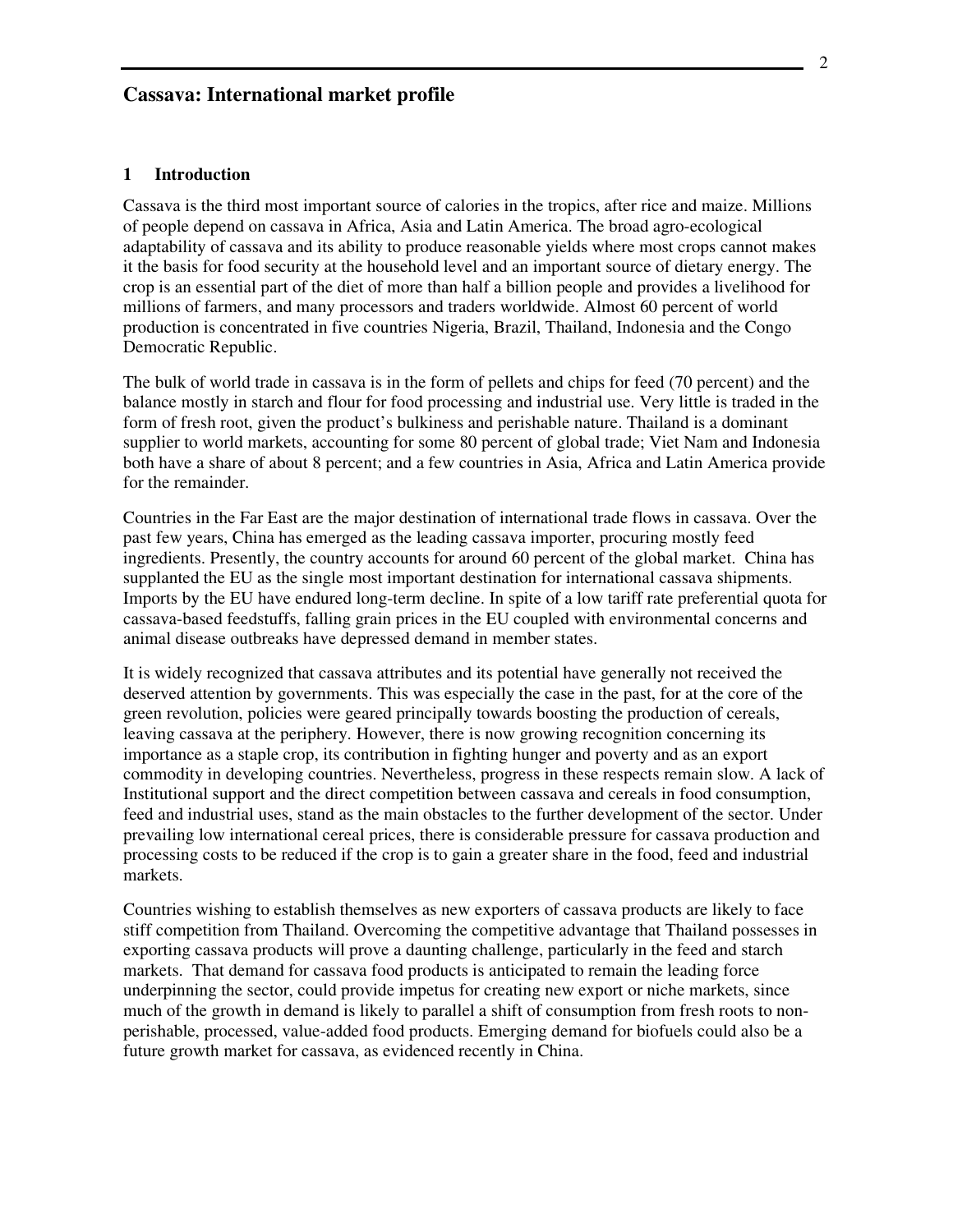## **2 Market Structure**

## **2.1 Production**

Cassava is cultivated in many tropical countries situated in the equatorial belt, between  $30^{\circ}$  north and  $30^{\circ}$  south of the equator, which attests to its adaptability to a wide range of ecosystems. Some of the key characteristics of the crop are its efficiency in producing carbohydrates, its tolerance to drought and to impoverished soils, even though it thrives on fertile, sandy-clay soils, and its high flexibility with respect to the timing of planting and harvesting. For these reasons, cassava plays an essential role for food security, especially in those regions prone to drought and with poor soils.

Around 60 percent of global production is concentrated in five countries Nigeria, Brazil, Thailand, Indonesia and the Congo Democratic Republic. World cassava production since the 1970s has risen on average by 2.2 percent per annum. This growth has relied on an expansion of plantings rather than on rising productivity.

| Cassava<br>Production |                    |        |         |         |         |         | <b>Annual Growth</b><br>$(log)$ % |        |  |
|-----------------------|--------------------|--------|---------|---------|---------|---------|-----------------------------------|--------|--|
|                       |                    | 1970   | 1980    | 1990    | 2000    | 2005    | 1970-                             | 2000-  |  |
|                       |                    |        |         |         |         |         | 2005                              | 2005   |  |
| Area                  | <b>WORLD</b>       | 11,615 | 13,556  | 15,605  | 16,884  | 18,696  | 1.2                               | 2.2    |  |
| $(000 \text{ ha})$    | Africa             | 6,486  | 7,035   | 8,982   | 10,907  | 12,354  | 1.9                               | 2.7    |  |
|                       | Lat.               | 2,403  | 2,471   | 2,438   | 2,281   | 2,649   | $-0.2$                            | 2.7    |  |
|                       | Amer. &<br>Caribb. |        |         |         |         |         |                                   |        |  |
|                       | Asia               | 2,485  | 3,803   | 3,941   | 3,468   | 3,429   | 0.6                               | 0.1    |  |
|                       |                    |        |         |         |         |         |                                   |        |  |
| <b>Yields</b>         | <b>WORLD</b>       | 84     | 91      | 99      | 105     | 109     | 0.8                               | 0.7    |  |
| (hg/ha)               | Africa             | 60     | 70      | 80      | 89      | 89      | 1.2                               | $-0.2$ |  |
|                       | Lat.               | 121    | 102     | 107     | 113     | 117     | 0.1                               | 0.9    |  |
|                       | Amer. &            |        |         |         |         |         |                                   |        |  |
|                       | Caribb.            |        |         |         |         |         |                                   |        |  |
|                       | Asia               | 93     | 117     | 131     | 144     | 164     | 1.3                               | 3.2    |  |
| <b>Production</b>     | <b>WORLD</b>       | 97,558 | 123,796 | 155,127 | 178,009 | 203,341 | 2.0                               | 2.9    |  |
| $(000 \text{ mt})$    | Africa             | 39,231 | 48,942  | 71,769  | 96,988  | 109,755 | 3.2                               | 2.5    |  |
|                       | Lat.               | 32,022 | 27,668  | 28,792  | 28,258  | 34,094  | $-0.1$                            | 3.6    |  |
|                       | Amer. &            |        |         |         |         |         |                                   |        |  |
|                       | Caribb.            |        |         |         |         |         |                                   |        |  |
|                       | Asia               | 23,102 | 44,419  | 51,687  | 49,937  | 56,082  | 1.9                               | 3.3    |  |
|                       |                    |        |         |         |         |         |                                   |        |  |

Over 50 percent of the global crop is cultivated in Africa. Cassava area in the continent has grown markedly, almost doubling in the past three decades. Much of the expansion occurred after the severe drought of 1982-83 that led governments and farmers to re-value the crop for its adaptability to adverse growing conditions. Also around this time, a reduction of government support to cereal and cash crop production and marketing together with a cut in input subsidies under structural adjustment programmes, encouraged a shift towards the less input-demanding cassava cultivation. In some cases, this shift was also prompted by government policies aimed at reducing the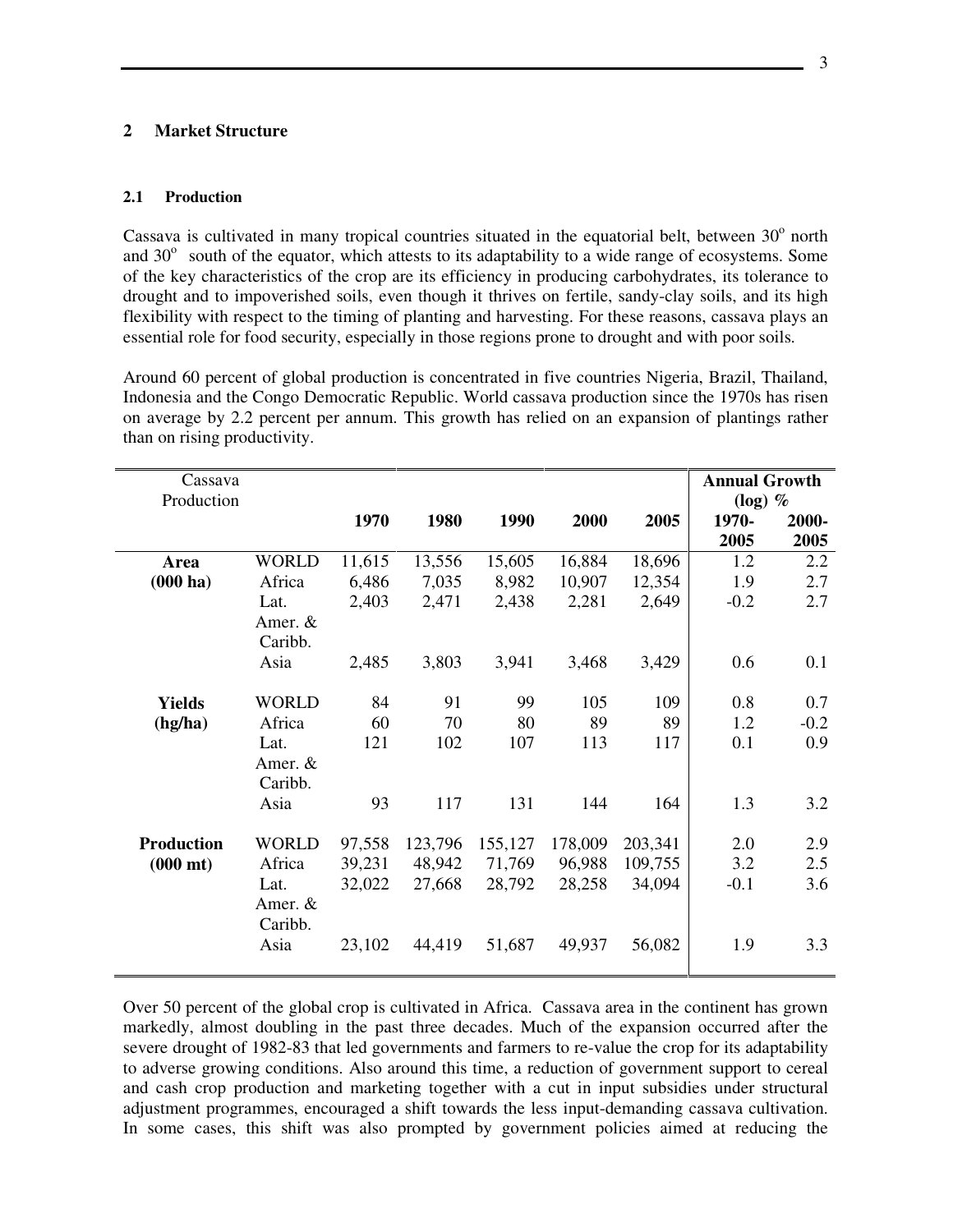dependence on cereal imports. Yields in Africa, on the other hand, have risen much less over this period. A series of constraints, including the occurrence of pests, diseases, a low application of inputs, the relatively slow dissemination of improved cassava varieties poor farming practices and civil strife are to blame. Low cassava yields relative to their potential  $1$  also reflect the influence of subsistence production systems, which are mainly geared to provide a safety net, in case of cereal crop shortfalls. The increasing commercialisation of the crop in the region's larger producing countries, especially Nigeria and Ghana, is expected to pave the way for a higher output growth.

With the dismantling of public marketing agencies and the removal or reduction of price subsidies granted to cereal producers, cassava has recovered some of its comparative advantage. In the coming years, the intensification of natural resource constraints in the region, especially with regard to water availability, may play a key role in forcing the Government and the private sector to pay increased attention to the development of the cassava sector.

In Latin America and the Caribbean, production growth has been largely stagnant. Production trends in the region follow closely developments in Brazil as this country contributes over threequarters of the regional aggregate. Government policies in the 1970s and 1980s were targeted towards the expansion of cash crops and cereal production, leaving cassava at the periphery. Market prospects are limited as the crop in the region competes directly with local cereals in diets, in feeds and in the production of starch<sup>2</sup>. The loss in productivity momentum in the region coincided with a slackening of demand, however, a recent government policy enacted in Brazil which requires the mandatory blending of cassava flour with wheat flour (to curb dependence on cereal imports) could spell a revival in cassava production for the region.

In Asia, the pattern of cassava cultivation has been markedly different. The region has relied mainly on export-led productivity growth to realise a near 3 percent per annum average increase in output since the 1970s. Indeed, this rapid pace of expansion has largely been due to cassava gaining major export crop status, particularly in Thailand and Indonesia, with rising demand for dried cassava feedstuffs by the EU, and more recently in China, fuelling production growth. Both countries highlight the importance of stable and remunerative markets to foster a wide-scale adoption of improved production technologies.

## **2.2 Consumption: Food, feed and other use**

 $\overline{a}$ 

The bulk of global cassava utilisation is in the form of food – fresh roots and processed products such as flour and fermented meal preparations - and is largely concentrated in Africa. Both cassava roots and leaves are suitable for human consumption. The first are an important source of carbohydrates and the second, of proteins and minerals. Cultivars are accordingly classified as sweet or bitter depending on their cyanide content. Bitter varieties are especially suited for industrial and feed purposes, because of their higher starch content, while sweet varieties are generally preferred if the root is to be consumed as food. A typical cassava root is composed of 70 percent moisture, 24 percent starch, 2 percent fibre, 1 percent protein and other elements which amount to 3 percent. Because of its high water content, the root is bulky and highly perishable, so processing is normally carried out within 48 hours of harvest. Thus, processing permits to enhance the value of the product by removing the naturally-occurring toxins found in the root; it reduces the weight of the product, thereby facilitating its transportation to markets; it lessens post-harvest losses arising from breakage of the roots; and extends the product's shelf-life.

<sup>1</sup> Cassava yields vary with cultivars, season of planting, soil type and fertility. With improved varieties and under good management practices, they can reach 20-25 tonnes per hectare.

<sup>2</sup> Despite its potential use as input for alcohol production, cassava has never seriously competed with sugarcane for ethanol production.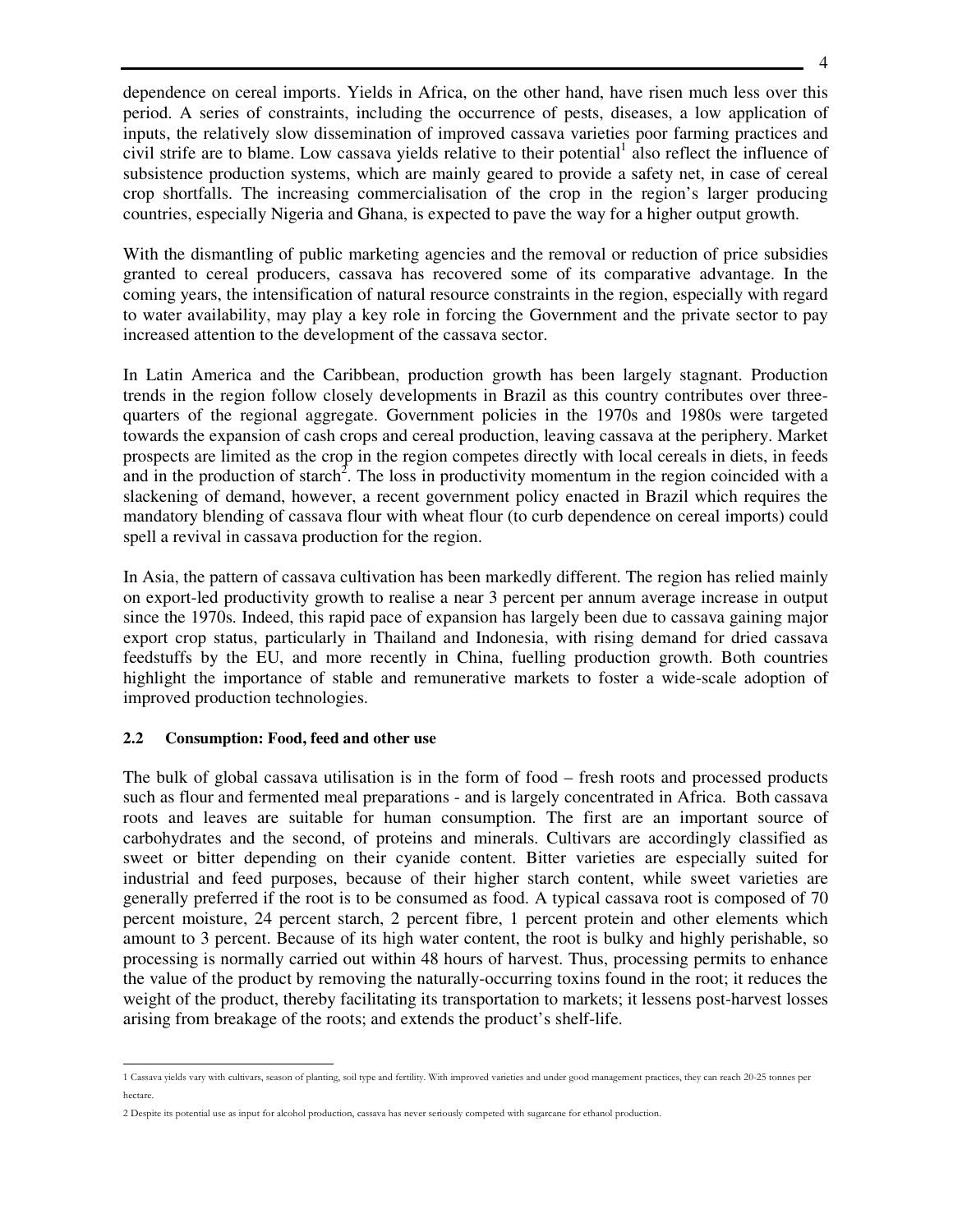| <b>Cassava Utilisation</b> |                   |                  |                  |              |                  |                  | <b>Annual Growth</b><br>$(log)$ % |               |
|----------------------------|-------------------|------------------|------------------|--------------|------------------|------------------|-----------------------------------|---------------|
|                            |                   | 1970             | 1980             | 1990         | 2000             | 2003             | 1970-<br>2003                     | 2000-<br>2003 |
| <b>Utilisation</b>         | <b>WORLD</b>      | 97,414           | 123,864          | 159,430      | 178,654          | 193,833          | 2.0                               | 2.4           |
| $(000 \text{ mt})$         | <b>Developing</b> | 92,634           | 106,810          | 134,646      | 166,698          | 186,865          | 2.0                               | 3.7           |
|                            | Africa            | 38,890           | 48,721           | 71,386       | 97,263           | 103,864          | 3.2                               | 1.9           |
|                            | L. Amer.          | 35,035           | 30,371           | 31,592       | 30,705           | 32,255           | $-0.3$                            | 1.3           |
|                            | $\&$              |                  |                  |              |                  |                  |                                   |               |
|                            | Caribb.           |                  |                  |              |                  |                  |                                   |               |
|                            | Asia $\&$         | 18,907           | 28,006           | 32,905       | 39,278           | 51,385           | 2.1                               | 9.7           |
|                            | Pac.              |                  |                  |              |                  |                  |                                   |               |
|                            | <b>Developed</b>  | 4,780            | 17,054           | 24,783       | 11,956           | 6,968            | 1.1                               | $-20.1$       |
|                            | EU                | 6,052            | 23,778           | 29,143       | 15,900           | 8,496            | 0.7                               | $-16.0$       |
|                            |                   |                  |                  |              |                  |                  |                                   |               |
| Food                       | <b>WORLD</b>      | 55,595           | 66,185           | 82,521       | 99,051           | 104,692          | 1.9                               | 1.7           |
| $(000 \text{ mt})$         | <b>Developing</b> | 55,082           | 65,782           | 81,275       | 98,502           | 104,116          | 1.9                               | 1.8           |
|                            | Africa            | 27,966           | 35,121           | 49,878       | 62,678           | 66,095           | 2.8                               | 1.9           |
|                            | L. Amer.          | 12,578           | 11,141           | 11,415       | 11,836           | 11,826           | $-0.2$                            | $-0.8$        |
|                            | $\&$              |                  |                  |              |                  |                  |                                   |               |
|                            | Caribb.           |                  |                  |              |                  |                  |                                   |               |
|                            | Asia &            | 14,736           | 19,808           | 21,177       | 24,505           | 26,724           | 1.3                               | 2.7           |
|                            | Pac.              |                  |                  |              |                  |                  |                                   |               |
|                            | <b>Developed</b>  | 513              | 403              | 1,246        | 548              | 576              | 0.7                               | 0.2           |
|                            | EU                | $\boldsymbol{0}$ | $\boldsymbol{0}$ | $\mathbf{0}$ | $\boldsymbol{0}$ | $\boldsymbol{0}$ | 0.0                               | 0.0           |
|                            |                   |                  |                  |              |                  |                  |                                   |               |
| Feed                       | <b>WORLD</b>      | 27,883           | 41,096           | 54,539       | 48,117           | 50,931           | 1.5                               | 1.6           |
| $(000 \text{ mt})$         | <b>Developing</b> | 23,711           | 24,506           | 31,174       | 36,885           | 44,871           | 1.6                               | 7.3           |
|                            | Africa            | 5,279            | 5,765            | 9,678        | 15,970           | 17,535           | 3.9                               | 1.9           |
|                            | L. Amer.          | 16,685           | 14,304           | 15,095       | 14,095           | 15,245           | $-0.4$                            | 2.9           |
|                            | &                 |                  |                  |              |                  |                  |                                   |               |
|                            | Caribb.           |                  |                  |              |                  |                  |                                   |               |
|                            | Asia &            | 1,747            | 4,436            | 6,401        | 6,820            | 12,091           | 3.8                               | 29.5          |
|                            | Pac.              |                  |                  |              |                  |                  |                                   |               |
|                            | <b>Developed</b>  | 4,172            | 16,590           | 23,366       | 11,232           | 6,061            | 1.2                               | $-22.5$       |
|                            | EU                | 4,171            | 16,590           | 20,320       | 11,092           | 5,885            | 0.7                               | $-16.1$       |
|                            |                   |                  |                  |              |                  |                  |                                   |               |
| Other                      | <b>WORLD</b>      | 3,382            | 2,872            | 3,886        | 7,187            | 12,625           | 2.9                               | 17.5          |
| $(000 \text{ mt})$         | <b>Developing</b> | 3,287            | 2,810            | 3,713        | 7,008            | 12,292           | 2.9                               | 17.4          |
|                            | Africa            | 103              | 131              | 276          | 1,170            | 1,956            | 9.0                               | 18.2          |
|                            | L. Amer.          | 2,287            | 1,900            | 1,893        | 1,543            | 1,909            | $-1.2$                            | 5.3           |
|                            | $\&$              |                  |                  |              |                  |                  |                                   |               |
|                            | Caribb.           |                  |                  |              |                  |                  |                                   |               |
|                            | Asia &            | 897              | 779              | 1,585        | 4,326            | 8,537            | 6.0                               | 21.1          |
|                            | Pac.              |                  |                  |              |                  |                  |                                   |               |
|                            | <b>Developed</b>  | 96               | 62               | 172          | 180              | 333              | 4.1                               | 23.7          |
|                            |                   | 93               | 79               | 116          | 61               | 90               | $-0.7$                            | 6.3           |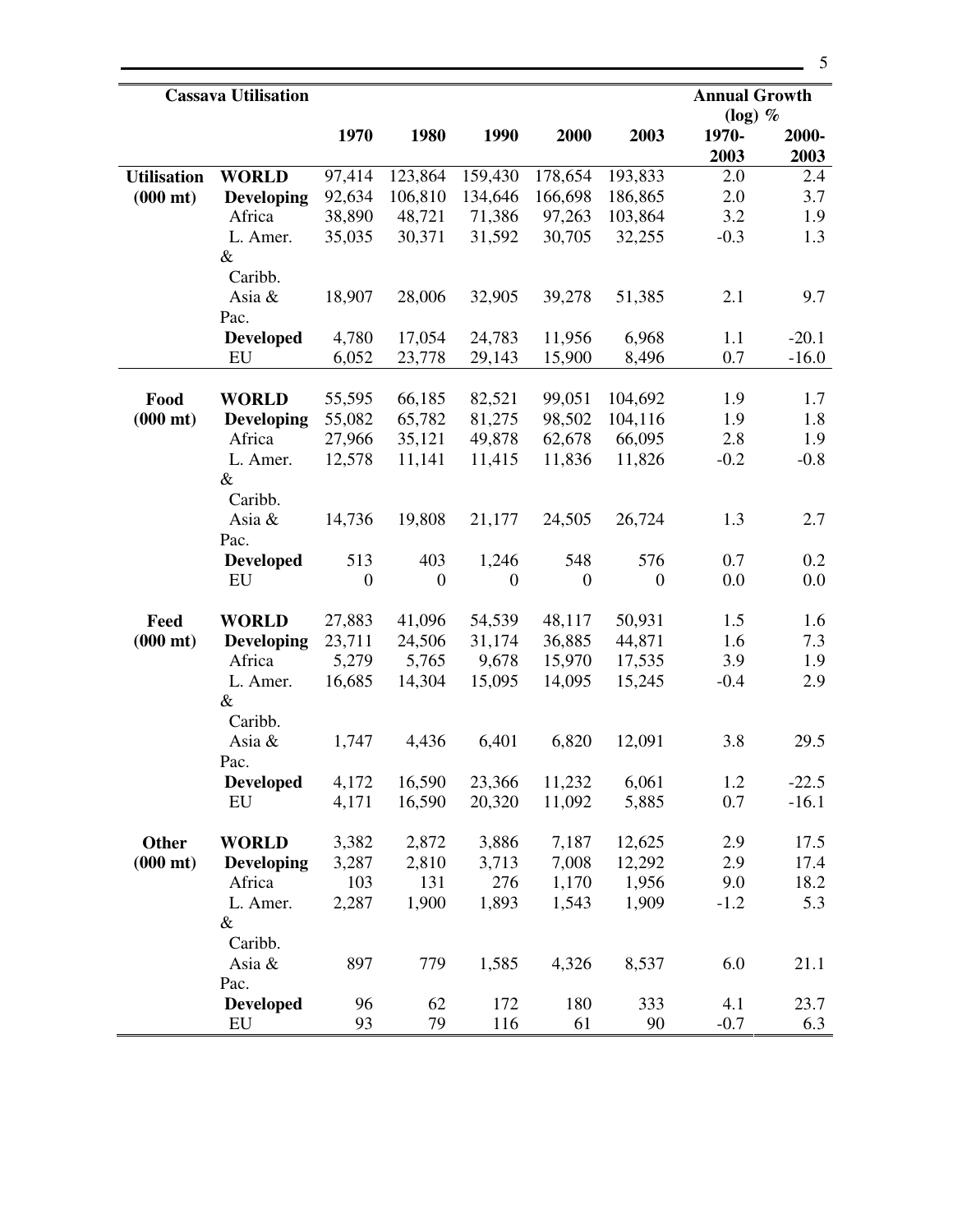#### *Food Consumption*

On a per caput basis, growth in global cassava food consumption on average has been stagnant and has even fallen in Latin America and the Caribbean and in Asia. Such a pattern attests to the importance of cassava for low-income consumers but also highlights that the development of new food products through processing has been insufficient to counter the fall in fresh root consumption associated with increasing incomes and with migration to urban centres. Indeed, several studies have shown a negative correlation between the rate of urbanization and cassava consumption. There is less evidence of a negative relationship between cassava consumption and disposable incomes as demand for fresh cassava has been shown to increase with earnings for population groups in the low and medium income range. Despite a lack of empirical evidence on the influence of prices on the demand for cassava food products at the country level, this is likely to be strong given the tight competition with alternative foods, including cereals and other carbohydrate yielding crops.

| <b>Food Consumption</b> |                |       |             |       |       |       | <b>Annual Growth (log)</b> |           |  |
|-------------------------|----------------|-------|-------------|-------|-------|-------|----------------------------|-----------|--|
|                         |                |       |             |       |       |       |                            | $\%$      |  |
|                         |                | 1970  | 1980        | 1990  | 2000  | 2003  | 1970-2003                  | 2000-2003 |  |
| Per                     | WORLD          | 39.3  | 39.2        | 40.0  | 42.6  | 43.6  | 0.3                        | 0.7       |  |
| Caput                   |                |       |             |       |       |       |                            |           |  |
| Food (kg)               | Developing     | 55.3  | 53.2        | 52.7  | 54.3  | 55.2  | $-0.1$                     | 0.5       |  |
|                         | Africa         | 211.0 | 201.9       | 214.5 | 209.7 | 207.8 | 0.1                        | $-0.3$    |  |
|                         | Latin Amer. &  | 106.8 | 74.9        | 62.7  | 57.2  | 54.7  | $-2.0$                     | $-2.2$    |  |
|                         | Caribb.        |       |             |       |       |       |                            |           |  |
|                         | Asia & Pacific | 18.2  | <b>20.0</b> | 15.9  | 16.7  | 17.8  | $-0.7$                     | 2.1       |  |

## *Feed*

 $\overline{a}$ 

The second most important utilization of cassava world-wide is feed. At present, about one quarter of global cassava production is used as a feed ingredient for pork, poultry, cattle and fish farming, directly or indirectly through its incorporation into compound feeds. However, wide differences in utilization exist across regions. In Africa and Asia, 17 and 24 percent of cassava utilization, respectively is accounted for by feed, while in Latin America and the Caribbean the share rises to 47 percent.

Global feed utilisation has exhibited the lowest rate of growth in cassava usage. The sluggish expansion at the world level has very much been influenced by a sharp contraction of cassava feed utilization in the  $EU^3$ , which had been the main engine of growth in the sector prior to the 1990s. Such growth was made possible by high domestic cereal prices which allowed cassava pellets in combination with oilmeals to compete successfully with feed grains in that market<sup>4</sup>. However, cereal prices in the EU declined sharply following the 1992 reform of the CAP, which provided the incentives for a greater utilization of grains by the feed industry, thereby depressing demand for cassava.

In the major producing countries, growth in cassava utilization as feed has been disappointing, as it has not kept pace with the expansion of livestock sectors. This is often attributed to the relatively high instability of supplies and prices, which makes cassava a less reliable source to the feed

<sup>3</sup> Within the EU, the largest markets for cassava feed products are the Netherlands, Belgium, Germany, Spain and Portugal.

<sup>4</sup> Cassava pellets, used as substitutes for grains in animal feed rations, need to be supplemented with protein meals (e.g. a mixture of 80 percent of cassava pellets and 20 percent soybean meals).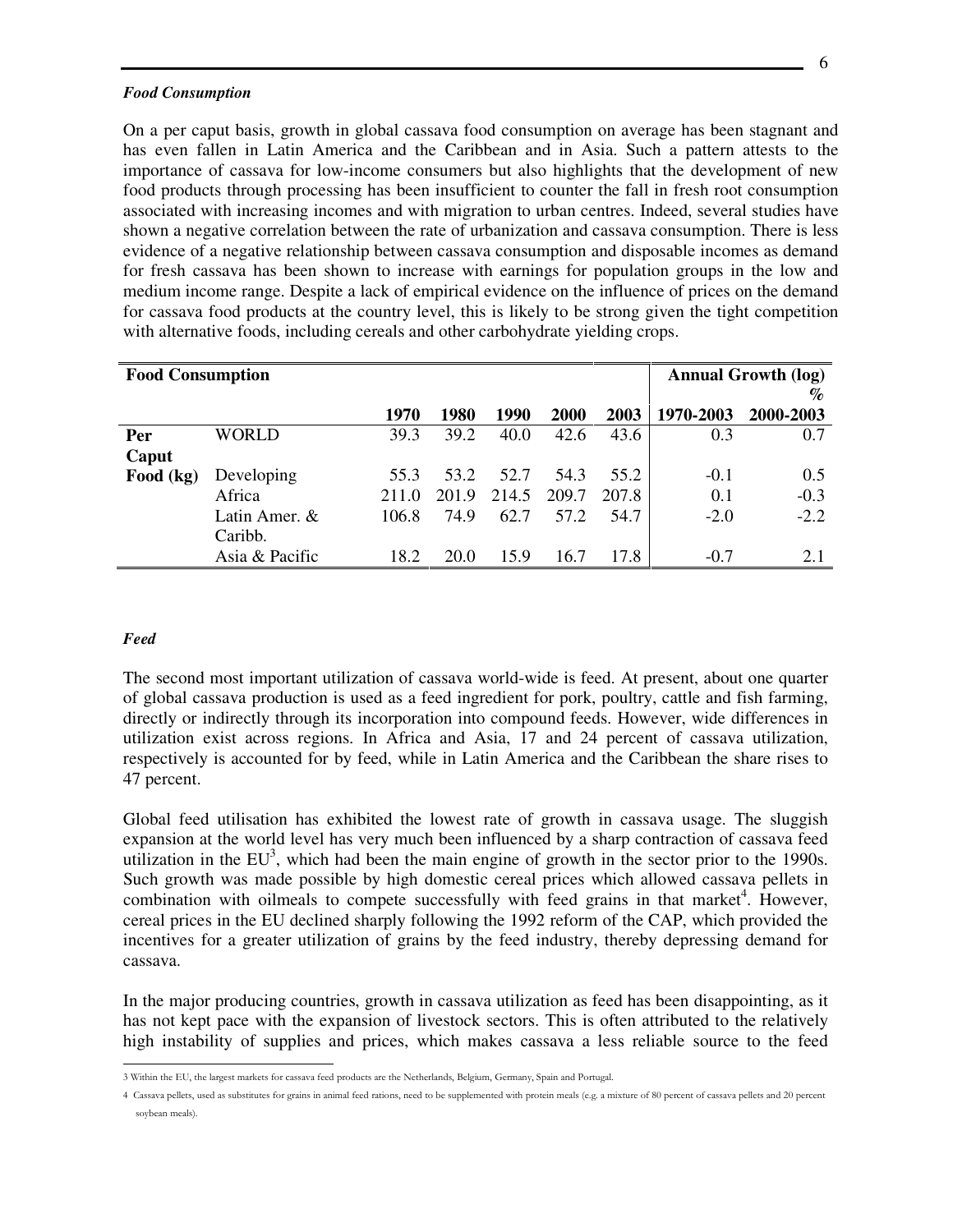industry. However, in recent years, while feed cassava products still face increasing competition from grains on international markets, cassava feed usage is expanding fast, particularly in Asia where income growth is boosting the demand and production of livestock products.

## *Other Usage*

Growth in non food and feed usage at the global level has surged in recent years. Much of this growth has been witnessed in markets for cassava starch. Starch is used as a raw material for a wide range of food products and industrial goods, including paper, cardboard, textile, plywood, glue and  $alcohol.<sup>5</sup>$ 

Four to five tonnes of roots are normally required to produce one tonne of cassava starch, but the ratio may be as high as ten to one, depending on the quality of the root. Most of the cassava starch industries are located in Asia. In this region, processing of cassava into starch is carried out by large scale factories in Thailand, Vietnam and China. In the first country, industries for the production of cassava modified starch have been set up since the mid-1990s, often under joint-ventures with Japanese firms, for the domestic market but also to meet external demand, mostly from other Asian countries. Thailand, however, constitutes a unique case among the developing countries, as cassava starch production in most of them is limited to native starch. A number of cassava starch factories were set up in Africa in the past, such as in Uganda, Tanzania and Madagascar, but they are not currently operational. One major constraint to the industry is the unavailability of a regular flow of roots for processing. In Brazil, for instance, cassava starch industries must stop working for more than four months a year, because of a lack of raw cassava material. Price fluctuations of the roots and competitive maize prices also hinder the development of the sector.

The potential utilization of cassava as an input in manufacturing is far from being tapped in most regions and only in Thailand has there been progress in developing a well established cassava starch industry to meet domestic and export requirements. Because of the high degree of protection and complexity of the international starch markets, producers of cassava starch may find it more attractive to market their products to their domestic markets. This may imply some import substitution for competing products, especially if protected by the supplying countries, as is the case of potato starch from the EU. There is also scope for trade in cassava starch to expand since export prices appear to be competitive relative to maize or potato based starches. Thus, further progress in reducing tariff and non-tariff barriers could be become a crucial condition for the furthering trade in cassava starch and flours in the future.

## **2.3 International trade**

 $\overline{a}$ 

World trade in cassava products, excluding trade among EU countries, presently stands at about 12 percent of global production. The bulk consists of pellets and chips<sup>6</sup> for feed (60 percent) and the balance of starch and flour for food and industrial uses. Trade in fresh cassava is rather limited because of the bulkiness and perishability of the roots. As a result, it is mostly confined to exchanges between bordering countries. Thailand, Vietnam and Indonesia are the major suppliers of

<sup>5</sup> The suitability of the various types of starches to particular applications depends on the physico-chemical properties of the starch granules, including their size, shape and surface and their amylose and amylopectin content. The amylose/amylopectin ratio determines the viscosity, gelatinization, texture, solubility, etc. of the starch. However, the starch characteristics can be enhanced through value-addition techniques, which may be as simple as sterilization, centrifugation and pre-gelatinization, or highly complex chemical transformations. Starches that have been subject to value-additions are called "modified starches", as opposed to the unmodified "native starches".

<sup>6</sup> Trade of chips is small, as these tend to disintegrate during handling and transportation.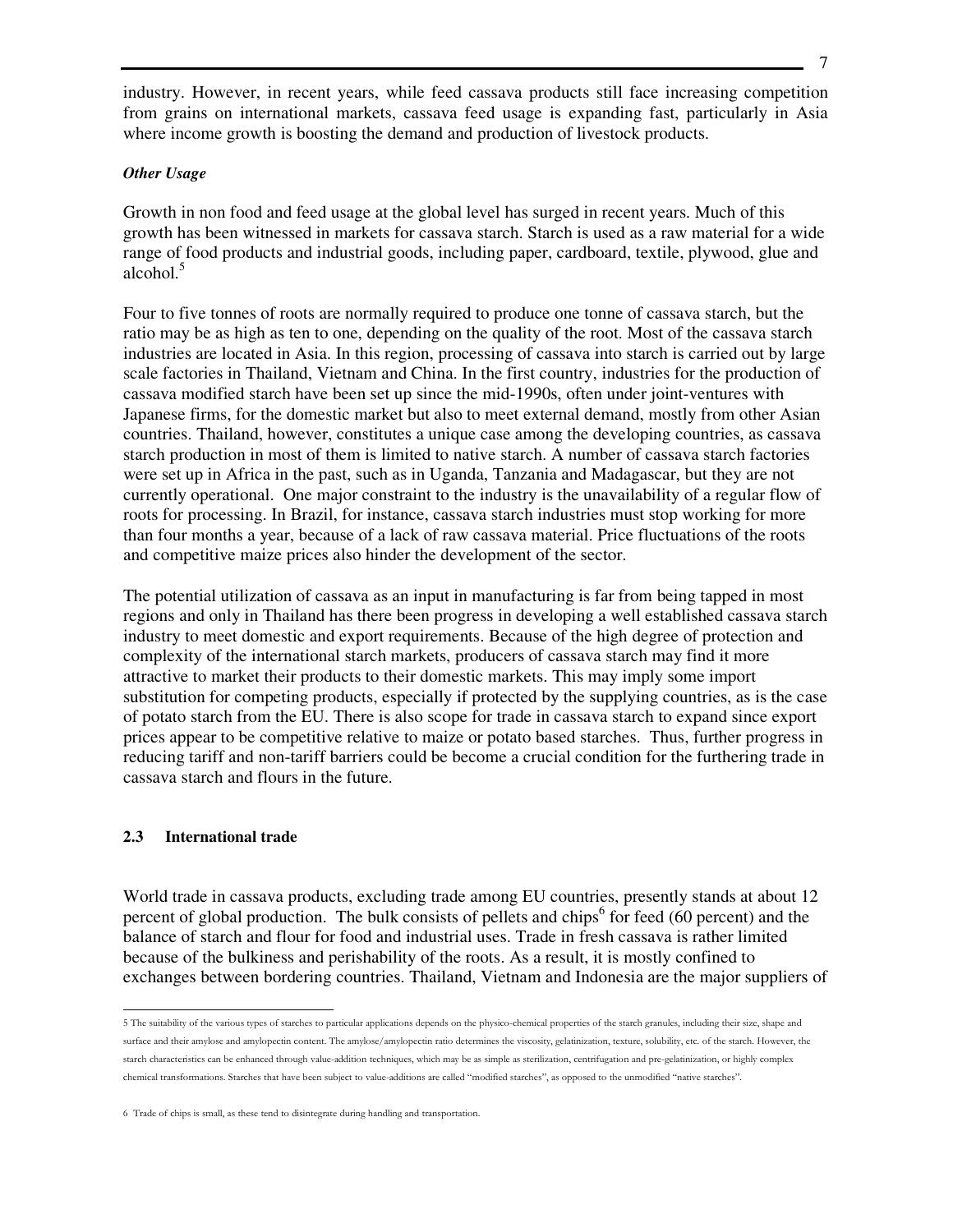cassava to the world market, the former contributing some 80 percent and the latter two countries around 8 percent of total trade, while the remainder is provided by small exporters in Africa, Asia and Latin America, including Ghana, Madagascar, Nigeria, Tanzania, China, Vietnam and Brazil. Exports from these countries, however, have fluctuated, hindered by the irregularity of supply and by structural problems, in particular the lack of infrastructure for inland transportation and long distances to port facilities.

Countries in the Far East are the major destination of international trade flows in cassava. Over the past few years, China has emerged as the leading cassava importer, procuring mostly feed ingredients. Presently, the country accounts for around 60 percent of the global market. The implementation of a free trade area between Thailand and China which resulted in the abolition of a 6 percent tariff on Thai cassava products has provided a boost to cassava trade between the two countries. China has supplanted the EU as the single most important destination for international cassava shipments. Imports by the EU have endured long-term decline, reflecting the reduce price competitiveness of cassava feedstuffs vis-à-vis domestically produced feed grains. This is in spite of the operation of a low tariff rate preferential import quota of over 6 million tonnes (product weight) with Thailand and Indonesia.

## *Fresh Cassava Trade*

 $\overline{a}$ 

International trade in fresh cassava roots is mostly confined to transactions between neighbouring countries and is not usually recorded in the official statistics. Its expansion has been hampered by the bulkiness and perishability of the roots, which make them a risky product to market and an inconvenient and expensive food for the urban dweller. However, in recent years the increase in some developed countries of populations originating from Latin America and the Caribbean and from Africa has given rise to an intensification of fresh cassava trade from those regions to the North America and Europe. These markets exist owing to the discovery of paraffin coating process, or less frequently used C02 filled plastic bag process, that extends the shelf life of fresh cassava roots. Therefore, trade in fresh cassava roots, though still very limited, could emerge as a growth market in the future, although this will require innovative handling methods to ensure that quality roots reach their destination.

## *Trade in Dry Cassava Chips and Pellets.*

Demand for chips and pellets for feed is closely linked to livestock production and is very sensitive to the prices of grains, with which cassava competes, and of oilmeals, a complementary ingredient in feed rations.

World trade in cassava chips and pellets expanded considerably in the 1970s and the 1980s, from less than 1.5 million tonnes (in dry weight) in 1970 to a record of 10.5 million tonnes in 1989. This remarkable increase was facilitated by the implementation of the CAP in the EU and the bounding in 1968 of the EU import tariff to a maximum 6 per cent ad-valorem duty<sup>7</sup>. Prior to 1992, the CAP allowed domestic cereal prices in member countries to be well above world levels in most years, thereby stimulating import demand for alternative feeds. Cassava pellets which, when supplemented with protein meals is a substitute for grains in animal rations, and accordingly fetched much higher prices in the EU than in other international markets or in the country of origin itself.

<sup>7</sup> This replaced the variable import levy on cassava chips and pellets, established in 1967 at 18 percent of the barley levy.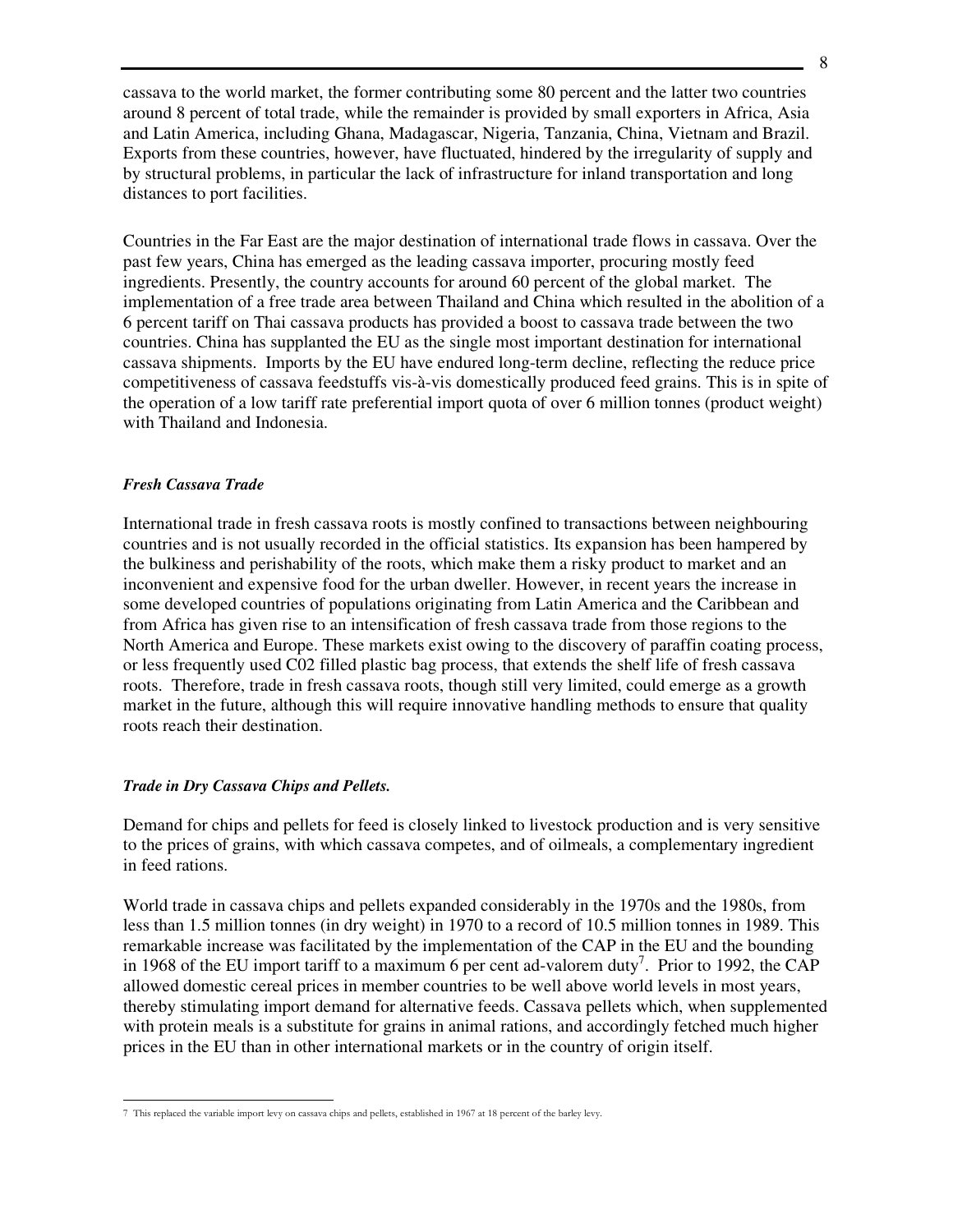| <b>Cassava Trade</b>               |                             |                  |                  |        |            |        | <b>Annual Growth</b><br>$(log)$ % |               |
|------------------------------------|-----------------------------|------------------|------------------|--------|------------|--------|-----------------------------------|---------------|
|                                    |                             | 1970             | 1980             | 1990   | 2000       | 2004   | 1970-<br>2004                     | 2000-<br>2004 |
| Root Equiv.                        | <b>EXPORTS</b>              |                  |                  |        |            |        |                                   |               |
| $(000 \text{ mt})$                 | World                       | 4,510            | 14,242           | 24,999 | 16,424     | 23,390 | 3.3                               | 8.9           |
|                                    | Thailand                    | 3,206            | 13,438           | 22,062 | 14,603     | 18,259 | 3.2                               | 5.4           |
|                                    | Viet Nam                    | $\mathbf{0}$     | 0                | 68     | 380        | 1,874  | 0.4                               | 10.6          |
|                                    | Indonesia                   | 939              | 1,268            | 2,858  | 728        | 1,659  | 72                                | 64            |
|                                    | <b>IMPORTS</b>              |                  |                  |        |            |        |                                   |               |
|                                    | World                       | 4,510            | 14,242           | 24,999 | 16,424     | 23,390 | 3.3                               | 8.9           |
|                                    | China                       | $\boldsymbol{0}$ | 300              | 2,582  | 4,447      | 14,142 | 30.8                              | 42.4          |
|                                    | EU                          | $\boldsymbol{0}$ | $\overline{0}$   | 14,810 | 8,921      | 5,780  | 96.2                              | $-12.6$       |
|                                    | Korea,<br>Rep.              | $\boldsymbol{0}$ | 82               | 1,582  | 807        | 1,204  | 35.5                              | 4.1           |
|                                    | Japan                       | 246              | 360              | 1,183  | 614        | 741    | 2.3                               | 2.5           |
|                                    | Malaysia                    | 9                | 19               | 147    | 427        | 642    | 17.5                              | 9.0           |
| <b>Chips and</b><br><b>Pellets</b> | <b>EXPORTS</b>              |                  |                  |        |            |        |                                   |               |
| $(000 \text{ mt})$                 | World                       | 1,390            | 5,255            | 8,950  | 4,710      | 6,251  | 2.5                               | 7.6           |
|                                    | Thailand                    | 983              | 4,922            | 7,761  | 4,084      | 5,046  | 2.5                               | 6.5           |
|                                    | Viet Nam                    | $\boldsymbol{0}$ | $\boldsymbol{0}$ | 27     | 152        | 750    | 65.1                              | 64.0          |
|                                    | Indonesia<br><b>IMPORTS</b> | 364              | 490              | 1,099  | 225        | 264    | $-0.9$                            | $-8.3$        |
|                                    | World                       | 1,390            | 5,255            | 8,950  | 4,710      | 6,251  | 2.5                               | 7.6           |
|                                    | China                       | $\boldsymbol{0}$ | 29               | 593    | 871        | 3,477  | 27.4                              | 71.4          |
|                                    | EU                          | $\boldsymbol{0}$ | $\boldsymbol{0}$ | 5,903  | 3,538      | 2,250  | 83.1                              | $-13.0$       |
|                                    | Korea,<br>Rep.              | $\boldsymbol{0}$ | 33               | 630    | 316        | 461    | 33.2                              | 3.3           |
|                                    | Japan                       | $\mathbf{1}$     | $\boldsymbol{0}$ | 221    | 19         | 32     | 17.0                              | 12.3          |
|                                    | Malaysia                    | $\mathbf{1}$     | $\mathbf{1}$     | 32     | $\sqrt{2}$ | 21     | 5.9                               | 88.7          |
| <b>Starch &amp; Flour</b>          | <b>EXPORTS</b>              |                  |                  |        |            |        |                                   |               |
| $(000 \text{ mt})$                 | World                       | 95               | 87               | 363    | 851        | 1,489  | 9.4                               | 13.2          |
|                                    | Thailand                    | $\overline{0}$   | $\mathbf{1}$     | 253    | 749        | 1,040  | 50.5                              | 6.0           |
|                                    | <b>IMPORTS</b>              |                  |                  |        |            |        |                                   |               |
|                                    | World                       | 95               | 87               | 363    | 851        | 1,489  | 9.4                               | 13.2          |
|                                    | China                       | $\mathbf{0}$     | 31               | 219    | 452        | 1,088  | 60.3                              | 26.9          |
|                                    | Japan                       | 49               | 72               | 126    | 113        | 131    | 1.8                               | 1.4           |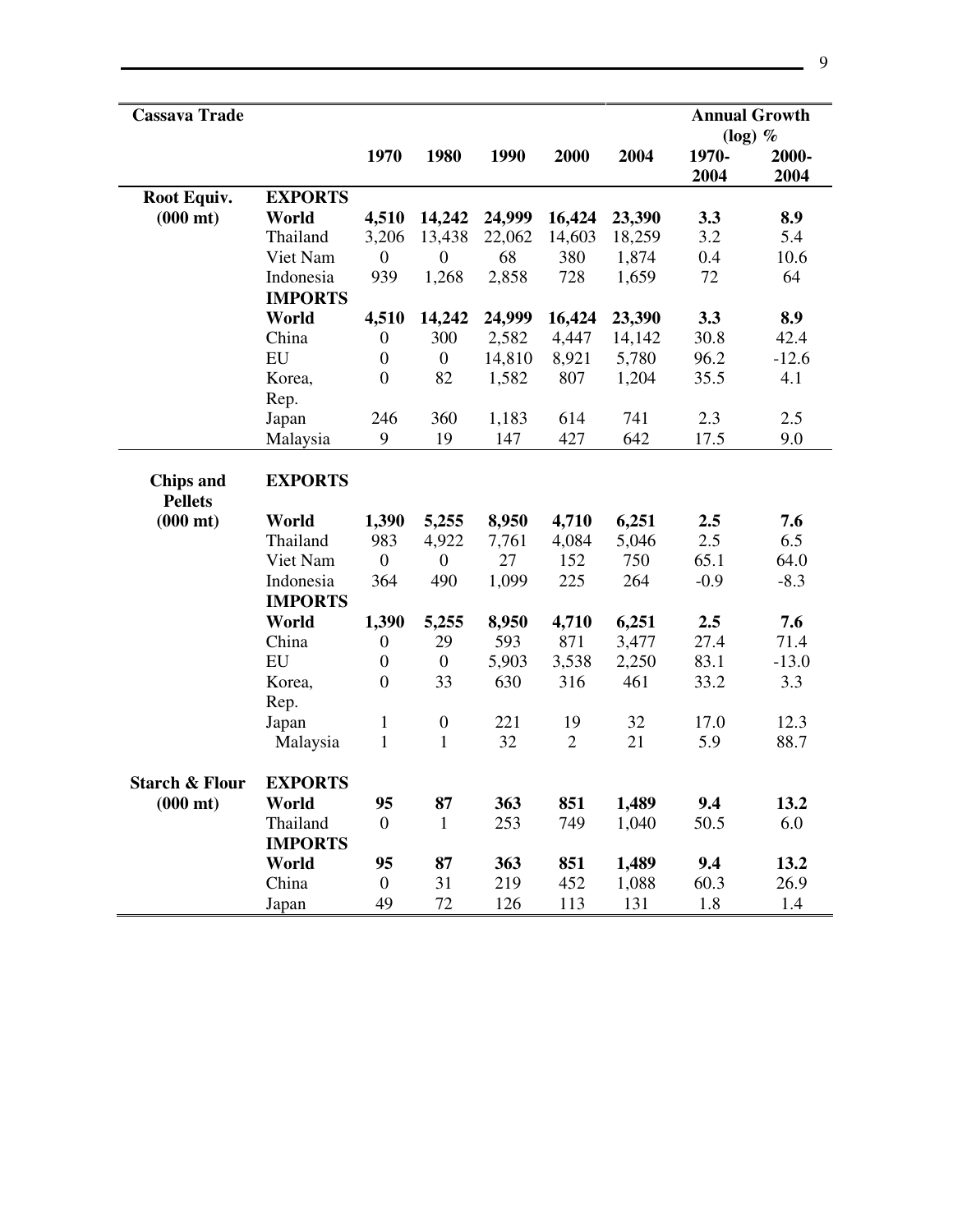The increase in compound feed production in the EU in the 1970s and the 1980s gave an additional boost to the demand for cassava pellets, which became the major cassava product traded internationally. Since the early 1980s, EU imports of cassava feed products benefiting from the low 6 percent ad-valorem duty have been subject to quantity restrictions. Under the 1994 Uruguay Round Agreement on Agriculture (URAA), these were replaced by low tariff quotas, which maintained the same level of preferential access granted in previous years. More specifically, the Co-operation Agreement with Thailand, which allows it to ship an average 5.5 million tonnes to the EU every year. Similarly, the annual quota specifically reserved for Indonesia remains at 825 000 tonnes and, for WTO members other than Thailand and Indonesia, stands at 145 590 tonnes. Among non-WTO members, China was granted access for  $350,000$  tonnes and Vietnam for  $30,000$  tonnes<sup>8</sup>, also unchanged from the pre URAA levels. Cassava feed imports into the EU above the ceiling are subject to the payment of the barley import duty plus a small fee.

EU demand for feed cassava products was met mainly by Asian countries, in particular Thailand. Moreover, the surge in export demand prompted the development of technology in the main supplier countries, for instance for the transformation of the roots into hard pellets easy to handle and transport, or for the construction and equipment of ports and vessels. Thailand was at the forefront in meeting the requirements for trade expansion. In the past decade, however, falling grain prices following the 1992 CAP reform have depressed demand for cassava feed products in the EU and stalled much of the growth of production in Thailand, where the sector was highly dependent on external markets as its main outlet. However, in recent years China has emerged as the major destination for international cassava feedstuffs with a global share of some 60 percent. Growth in China's imports, to some extent has been facilitated by the implementation of a free trade area between Thailand and China which led to the abolition of a 6 percent tariff on cassava products, but the main driver of growth pertains to China's hugely expanding livestock industry.

#### *Trade in Starches and Flours*

Trade in cassava flour and starch, which represents some 30 percent of overall cassava trade, expanded markedly in recent years, compensating in part to the contraction in the international market for chips and pellets. The major cassava starch and flour importers are, by order of importance, China, Japan, Malaysia, Indonesia, Singapore, the United States and the Philippines. Again, Thailand dominates supplying about 70 percent of the global market. A major constraint to the continued expansion of the starch market is the high level of protection characterising international markets, as many countries protect their domestic starch industries.

Tariffs on cassava starch in the main importer countries range from zero in Canada, Indonesia, Malaysia and the United States to 480 percent in the Republic of Korea. In the main markets, starch is imported under preferential access conditions. Japan, for instance, has established an overall 200 000 tonnes tariff quota on native starch from maize, potato and cassava subject to a low 15 percent duty. Preferential access by the Republic of Korea has been set at a much lower level, as only 2 400 tonnes are allowed to enter paying a low 9 percent duty. The EU has also established a starch quota of 10 000 tonnes subject to specific duty per tonne tariff. Imports beyond the preferential access quota above are often charged prohibitive tariffs.

 $\overline{a}$ 8 In addition to a 2 000 tonnes quota of cassava for human consumption.